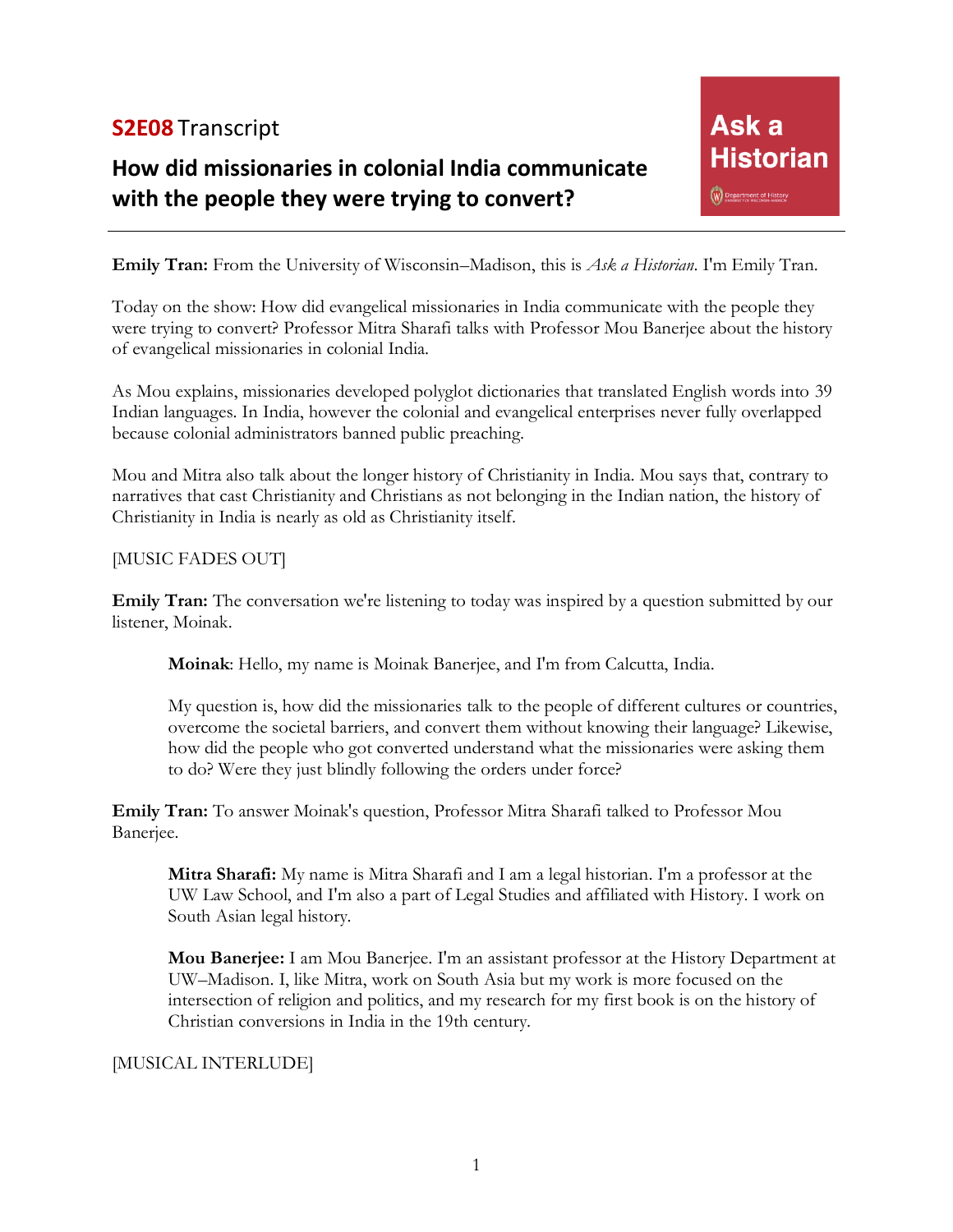**Mitra Sharafi:** It's a real treat to be able to talk with you today, Mou, about conversion which is an area where you do research.

So, I wonder if we could just start by talking a little bit about this communication question and how missionaries communicated with the populations they were trying to convert.

**Mou Banerjee:** This is a very interesting question. I think Mitra, and it goes to the heart of the evangelical enterprise, especially in India.

I specialize in the late 18th, early 19th century, and the missionaries that I focus on are a group of Baptist missionaries who settled somewhere near Calcutta, where Moinak is from, and they come to India and the very first thing that they realize—and William Carey, who is the head of this Baptist mission, writes it in his biographical notes—they realize that unless and until they know the language of the people they're trying to convert, they're not going to go for.

What do they do? They immediately get a number of Indian interlocutors to help them. So, for example, Carey has a community near the Danish colony of Serampore, and he brings in, you know, an Indian pundit—or a Munshi as they used to be called—called Ramram Basu, and the first thing that the missionaries do there in Serampore is create what they call a polyglot dictionary.

And you can still see it if you go to Serampore College today; it's this huge bound vellum volume. And there are 40 columns stretched across the left and the right leaves, and there is one English word, which is important for, you know, translating the Bible, translating the message of the Bible, and then in the rest of the 39 columns there are 39 Indian languages, and the word that might come closest to it.

So, obviously there is a very early recognition that they have to know the language, and I don't think it comes as a surprise to anyone who works on, you know, missionaries, works on conversion or evangelical process. A lot of very early dictionaries in any language in the millennium starting from 1080 to the present day has been done, was done by missionary interlocutors. The very first ethnographic works were usually undertaken by missionary interlocutors.

The Baptist missionaries near Calcutta come in pretty late in the game, but again, William Ward, who is essentially the printer for the Baptist mission, has this multivolume work which is essentially one of the earliest studies of Hindu culture, ritual, and religion in the Bengal province, and that becomes a template from which both British administrators and later evangelical missionaries learn.

So, it's not a question of not knowing the language, it's a long, sustained project of translation.

**Mitra Sharafi:** I will say, I mean, if you go into UW Memorial Library and just browse through the stacks, you'll find all kinds of these early missionary dictionaries, grammars. I discovered some really interesting ones for Gujarati a couple of summers ago that are in our library. And you also notice that those early missionary printing presses were also really important, weren't they, for, just, the history of publishing.

**Mou Banerjee:** Absolutely, absolutely, because it's often the missionaries who actually have the know-how, the technical know-how. And often they're doing it at a much lower cost than actually getting the local population, for example, to learn a completely new technology.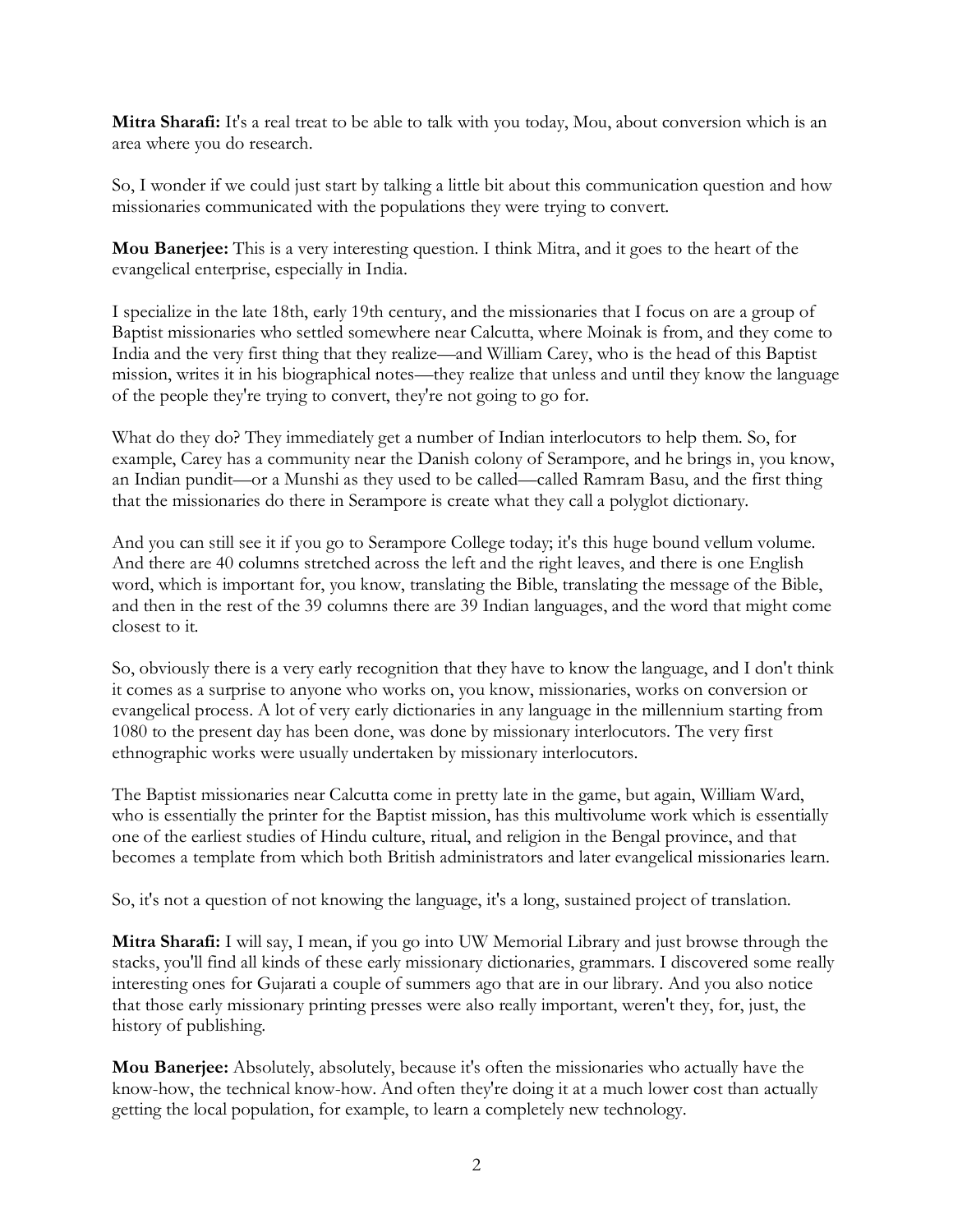So, as I was saying, William Ward, for example, is at the head of the printing press at Serampore. And before it burns down in 1811, for the time period between 1793 and 1811 they have a prodigious output of publication, including—it's not limited to only their missionary work or pamphlets—they are printing almost all the gazetteers, almost all the law records. Everything official that the East India Company's government needs is being printed from the Serampore Press.

And it's absolutely astonishing that on one hand, in this period, missionaries are not allowed to preach openly in the British Empire, right? On the other hand, they are so completely intertwined, entangled if you will, with the project of colonialism.

**Mitra Sharafi:** Well and I, I love the role in your, in your own work, the story of the Serampore Baptist missionary group is so interesting, isn't it, because they are banned by the East India Company from operating in British territory. And so, maybe you can tell us a little bit about how the whole thing gets started and how this small group kind of lodges themselves, and then becomes a model for missionary activity in India.

**Mou Banerjee:** I mean the, you know—Mitra, you know this but, you know, just for our audience—the accepted date of the beginning of colonialism in India is 1757, when the last independent ruler of India is defeated, Bengal is defeated by the East India Company. And by 1765, they have taken all, all administrative and economic functions of the state, the East India Company is merrily on its way.

One thing that they're aware of from a very early period—and we find this regularly in letters and pamphlets written by the early officers of the East India Company if you will—is that they are aware that Indians, as they call them, the Gentoos, the Hindus, are very, very deeply invested in their religion, that it is a way of life for them, and any effort of conversion might do away with whatever fragile trust is built up between this new ruler and their newly subject population. So, for the old East India Company administrators, religion can never ever enter into the question.

It all starts changing from around the 17— late 1780s, early 1790s with the second great wave of Methodist reformation that happens in England, spreads all over the European continent, and there is a sense then that something must be done to uplift the people who are living in superstitions, by which they mean Hinduism or Islam.

But again, the official line is nothing should be done to disaffect the Indian subjects. As a result, until 1830, anyone who puts down in the ship's ledger their occupation as missionary is not allowed to disembark at any port that belongs to the East India Company.

So, Carey, William Carey, who comes in 1793 finds that when his ship docks at Calcutta, he is not actually allowed to get down from the ship. He takes a boat, goes upriver, goes to Serampore which is a Danish colony, and he settles in there. Officially, he cannot continue any of his evangelical work. Unofficially, as a result of his linguistic adventures, let's put it that way, he slowly becomes very very important to the British government.

He becomes a teacher at the Fort William College in Calcutta, which is set up to train young civilians, as they used to be called, British officers in the art of ruling India. He writes the first primers in the Bengali language for British officers to learn from. He oversees the first Bengali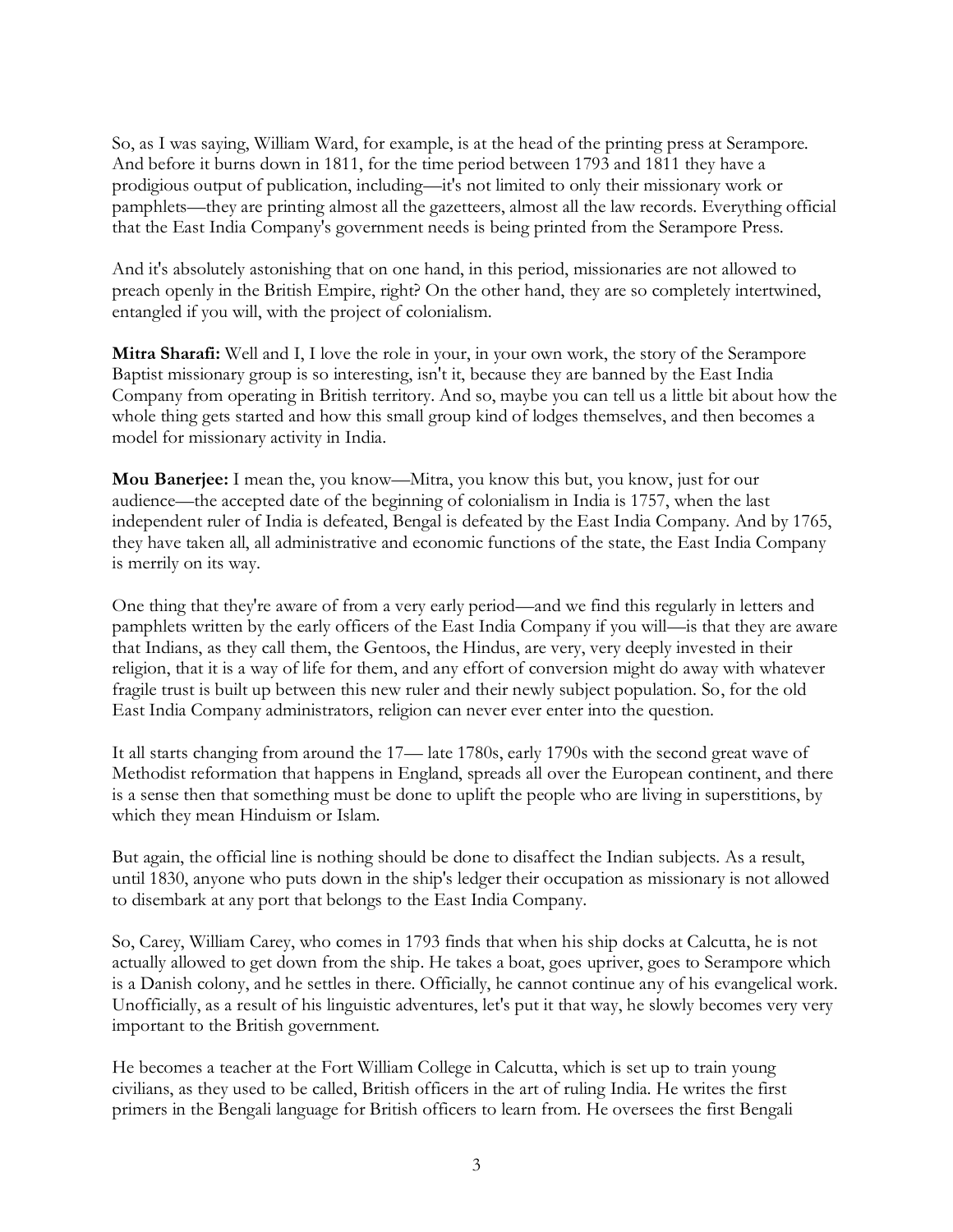grammar. You are completely correct in saying that the first lexicons, the first dictionaries, are actually being prepared by missionaries. And essentially, they are allowed to do everything but preach openly.

And this kind of relationship just essentially ties up the colonial enterprise into the civilizing mission in a completely different way than the way it's happening in southern India for example with Catholicism, which has a longer history, or anywhere else in the world.

What else do they? What else does this Serampore group do, which is absolutely astonishing? They steal the first Bengali printmaker, a man called Panchanan Karmakar who worked for an evangelically minded British officer called Nathaniel Halhead, who wrote the Code of Gentoo Laws, which is the first attempt by the East India Company to compile a code, a lexicon of sacred texts which they could then parlay as Hindu personal law in the newly evolving Anglo-Indian courts. They take Panchanan Karmakar to Serampore, where he cuts out the very first Bengali font and starts printing in Bengali.

So, again, the explosion of printing in Bengali language and the formation of the Bengali language itself is first and foremost indebted to this missionary group, the Serampore missionaries, before other people, other innovators like Vidyasagar or Bankim Chandra Chatterjee and the others come along. It's an absolutely fascinating history.

**Mitra Sharafi:** Yeah, it really is.

Let me just jump— That's sort of how it all starts. Let me just jump to the other end of colonialism and just get a sense from you about what happens when India and Pakistan become independent in 1947. What happens to missionary activity in South Asia after independence?

**Mou Banerjee:** That is a very very interesting story, and I know the history of India better than I do that of Pakistan, so I'm going to more or less focus on India as a whole.

One of the things— Let me just jump back a little bit in time, not 1947 but 1935, and the Government of India Act is passed in 1935 which is more or less, you know, in a completely unchanged form incorporated within the Constitution when India becomes independent.

In the preceding roundtable conferences that lead up to the Government of India Act, the Indian Christians take a stance that they don't want to be counted as a minority, and that they don't want a separate electoral representation, so that—and this was objective, you know, the rationale produced for this kind of decision—was that they wanted to integrate better into the mainstream of Indian national life.

The result of this after independence is that they have certain protections in the Indian Constitution, but not as extensive as they could have had. And one fallout, one unintended consequence of this is there is a mass exodus of the group called Anglo-Indians who are of mixed racial heritage and these people essentially migrate all over the Commonwealth world: Australia, England, everywhere, New Zealand. And as a result, you know, a substantial and very distinctive cultural demographic is already sort of draining away from the Indian political life.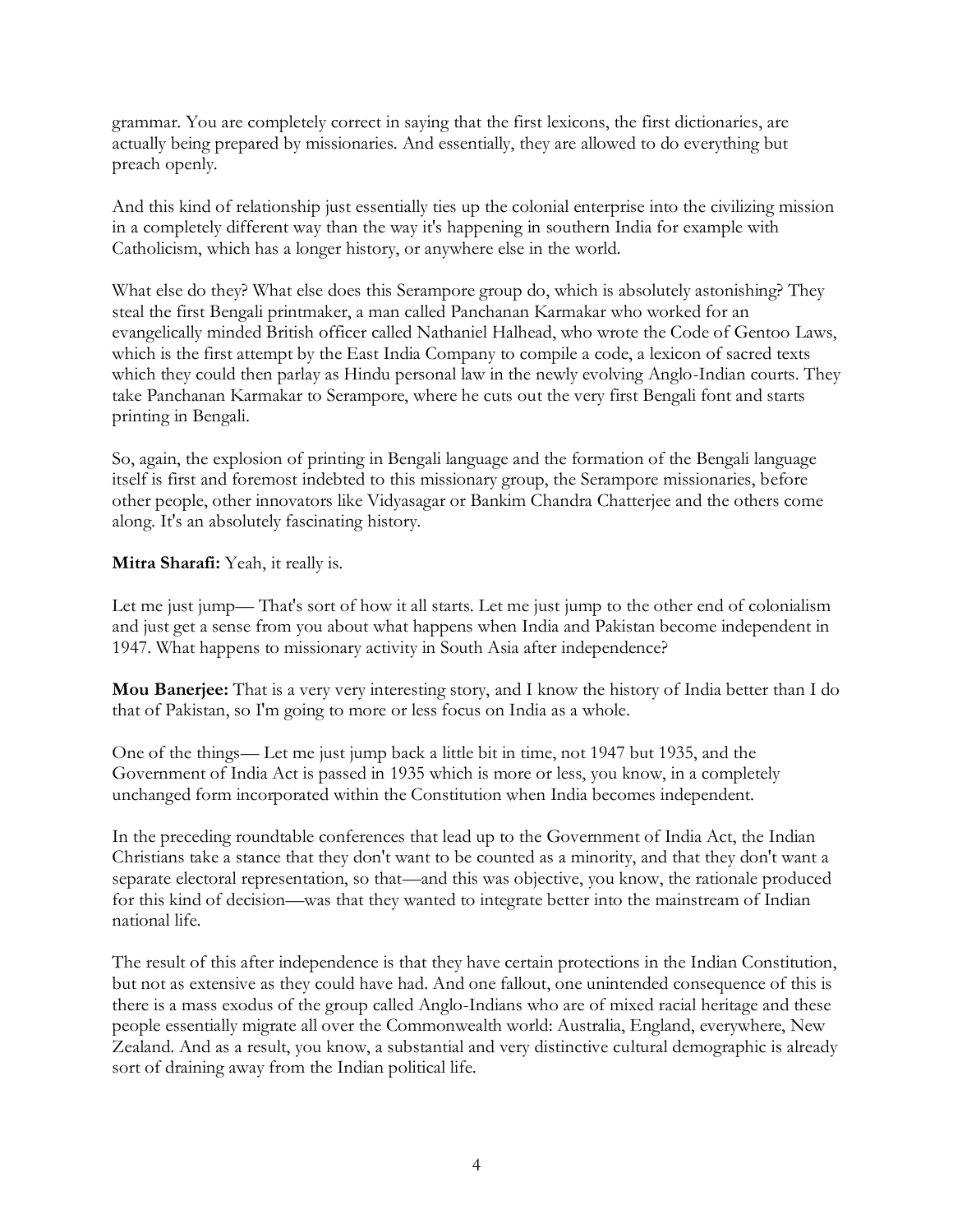The second part of this equation is that as soon as the Constitution, people start thinking about it, as soon as there are Constituent Assembly debates, anti-conversion laws are tabled over and over and over again. And there are multiple anti-conversion laws that happen, for example, in the 1950s, in the 1970s. It's a continuous process. And these are being tabled by Hindu-majority states which used to be princely kingdoms who want to actually have—or protect, they say—a particular kind of Hindu religious political identity.

None of these, which are tabled at the center, are actually passed into law by the center because there is never enough support for them in this early part of, of independent India. However, when this passes over into the hands of the states, a number of freedom of religion bills are passed, and at the present, there are about nine Indian states which have bills like this, which are essentially anticonversion laws.

What does anti-conversion law mean? It means that the rhetoric that is presented is—again, I will talk about the prehistory of this in my own work—the conversion that has been carried out by missionaries, the evangelical work that has been carried out by missionaries, is not spiritual in nature, it's, it's material in nature, meaning there are material benefits that are being offered to people who would convert. And to put an end to this "fraudulent conversion" as it is called, there are these laws in place.

What is the penalty for any of this? Well, not really too much, either in money or in terms of imprisonment. The longest period of imprisonment is one year, the highest fine was for a very long time around 700 rupees. So that's not what is frightening.

What is frightening is it creates an atmosphere of distrust and it gives the political institutions in the states the ability to maneuver and use particular kinds of rhetoric to make the minority communities feel very very unsafe.

Even with all of this, between 1950 and 1990, there are around 40 violent incidences of communal tensions or communal riots between Christians and other Indian religious groups, largely Hindu. With the coming of the Bharatiya Janata Party to power in the 1990s, this changes. In 1998-99 alone, there are around 34 incidents or so. The number of incidences in a 40-year time period is equaled in a one-year time period.

One of the most horrifying incidences that happens during this period is the burning alive of a missionary Graham Staines, along with his two children, two young sons, both beneath the age of 10, in their car by a man called Dara Singh, who was a member of a fringe right-wing Hindu group allied to the Rashtriya Swayamsevak Sangh, the RSS, the ideological font of the BJP if you will. And this just creates this immense condition of absolutely traumatized horror in India's minority religious communities because this kind of horror not been seen before.

It has continued. Even though violence against the Muslim community are so much more in the media these days, violence against Christians has continued unabated. One of, again, the most virulent cases of it was the Kandhamal riots in Orissa, where a nun was gang raped, and then paraded naked around and there were threats that they would be killed the same way that Graham Staines was killed, by setting them on fire.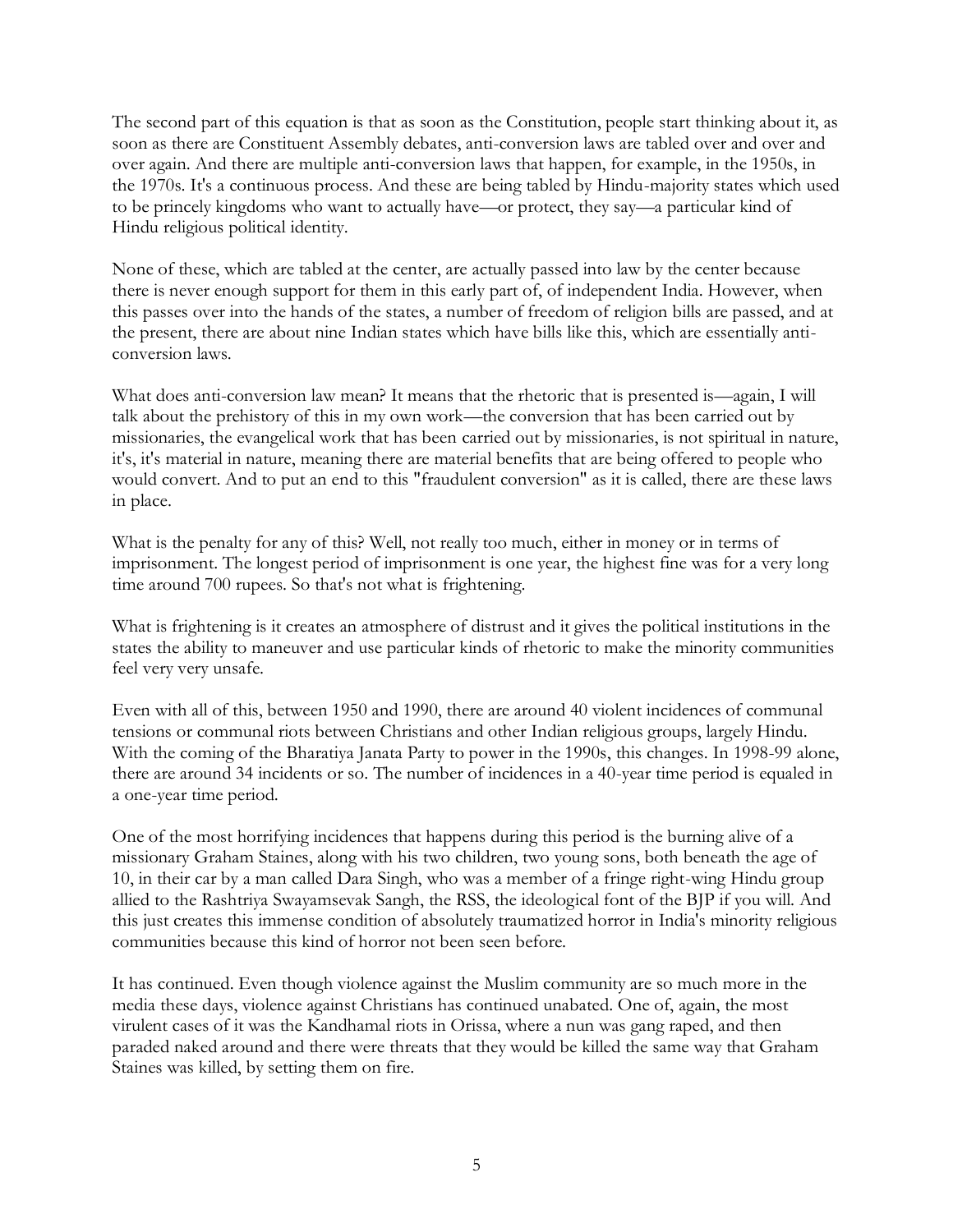So, there is a growing gathering consensus that Christianity is alien to India, which is certainly not the case. And there have been very violent right-wing reprisals against missions.

The opposite side of this is also very interesting. The RSS has instituted a number of so-called Ghar Wapsi programs or "return back home" programs, if you will, where, you know, within tribal populations, indigenous populations, they create, carry out exactly the same sort of programs that, you know, missionaries were supposed to have carried out in the colonial period. They set up educational institutions, they offer food, they offer jobs. And then they have these huge ceremonies in which converted Christians are sort of purified and brought back within the fold.

And this is another, you know, way of kind of discrediting the spiritual nature of Christian conversions, which is to say, if just providing certain opportunities is enough to bring someone back home, obviously their conversions were not heartfelt or were not spiritual in nature.

What this kind of takes out of the equation is the nature of poverty in many of these places. The states where this kind of Ghar Wapsi programs happen, the states where, you know, these anticonversion laws are in effect, are also some of the poorest states in all of India. Orissa, for example, has poverty levels comparable to—as used to be the fashion to say this in the 1990s and early 2000s—comparable to sub-Saharan African countries. Kalahandi, where a huge number of these kinds of religious riots have broken out, reprisals against Christians that broken out, is one of the places where malnutrition for children below the age of five years is absolutely some of the worst, the numbers are some of the worst in the world.

So, essentially, just making that idea of material benefits a, you know, kind of weapon, to weaponize that— Poverty is being weaponized by right-wing groups to, to kind of advance, you know, a narrative of suspicion about the genuineness of Christian conversion in India.

So, as you can see, India has a history of Christianity almost as old as Christianity itself. Legend says Thomas the Doubter, the apostle, sets foot in Kerala in 52 A.D. which means Christianity in India is almost as old as Christianity anywhere else in the world. But that rhetoric—one, you know, that suspicion that it's not heartfelt, it's not spiritual; and two, weaponizing poverty to talk about Ghar Wapsi—both have essentially propagated a particular kind of narrative where Christians are seen as not belonging to the mainstream of Indian politics, of the Indian nation.

**Mitra Sharafi:** Yeah, thank you. And like you say, the history of Christians in India, South Asia, is very, very long, isn't it? I mean, Syriac Christians and then there's Catholics in Goa, and in French colonies like Pondicherry, and your own work is, is later and it's looking mostly at Protestants, but not only at Protestants also, so it's a very, very long and a very rich and complex history. Absolutely.

Let me just jump right into the second question that our listener Moinak has asked us, which is really about—and you've been kind of circling around this in many different ways—like, this question of why people converted. And you might firstly remind us of the actual numbers: did a lot of people convert to Christianity in South Asia overall would you say? And then what are some of the reasons why they may have done so and some of the perceived reasons, perhaps, which may not have may not really have been what was happening but Christian converts were, you know, accused of converting for those reasons? And, and Moinak also asks, like, were they converting under force?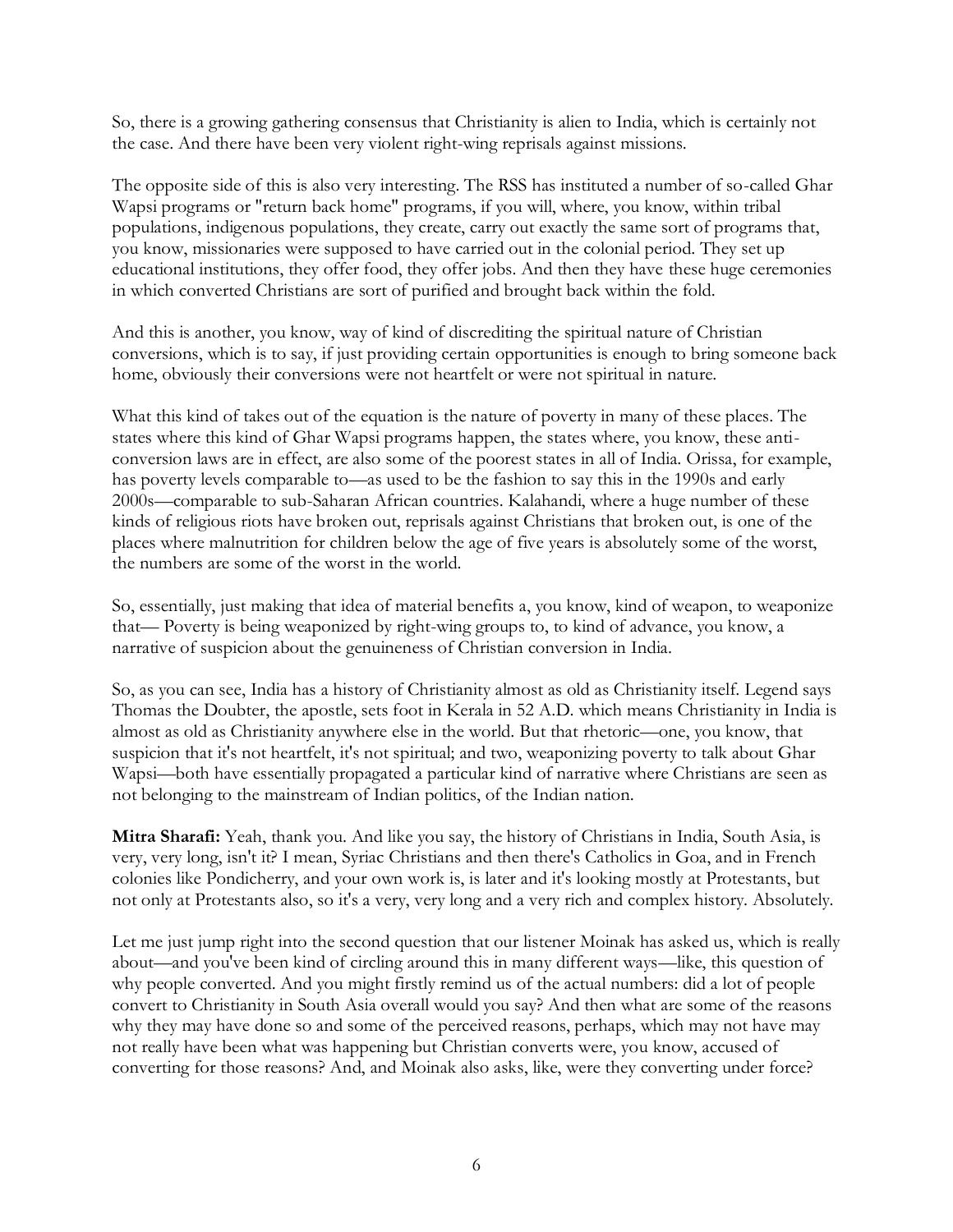**Mou Banerjee:** It's more or less clear, at least with the history of Christianity, if we don't look at about six or seven years around 1498, with the first foray of Vasco da Gama into India, that the history of Christianity and the history of conversion in India has not been one of force. There has been a known legible historical evidence that force was ever used. Instead, as I was trying to, you know, convey, even with the British Empire, essentially, evangelism is something that is viewed with a great deal of suspicion both by the administration and, and by the Indian subjects themselves.

So, at no point does force enter into the question, especially because it's very very clear to everyone that it's not going to work. And instead, the backlash and the unintended consequences of any attempt at forcing conversion would do away with any benefit—if there were any political benefits to be had from this—would essentially swamp out any, any, any sort of benefit. So, the history of Christian conversions and even the history of Islamic conversions in India is not one of force. That I want to be very very clear about.

The second is a question, you know, what were they doing, why did they convert? That is a more complicated issue to answer.

The very very first conversions that we know about—you brought up the question of the Syrian Christians or the Nazarene Christians—it's not clear what is happening there, but there is a certain kind of understanding that this is one more religion that has come to India and it is accepted. And the Syrian Christians or Nazarene or Nazarene Christians as they are called, are very early on given 72 rights by the Zamorin, the ruler of Calicut, which is on par with the honors that are offered to the most exalted of the aristocracy within the Zamorin's kingdom.

Susan Bayly, who used to work on India now works on Vietnam, writes in her book about pushing conversion in southern India. She's very, very clear that at least until the late 1780s, there are constant intermarriages, there are kinship ties, and there is a free movement of Syrian Christians and Hindus and Muslims in southern India within each other's religious spaces, within churches and temples and mosques, and in terms of public rituals of worship, public holidays. It's only after the 1780s and the coming of Protestant evangelism to southern India that those contours of older Christian traditions start changing and hardening. That is what happens.

What happens with the coming of Catholicism? There, the question is slightly different. So, for example, one of the first mass conversions that happens is in the 16th century. It's performed by a man called Jordanus Catalani. It is happening because the Paravar community, which is a fishing community which converts wholesale, actually requires protection from pirates in the Indian Ocean, and that requires protection from the Portuguese vessels, and they also need protection from the Mughal vessels which are patrolling the area. So, one way to do that is essentially to adopt Christianity, so that instead of being harassed by the Portuguese, they are actually getting some protection for themselves from them against Arab traders and the Mughal vessels. It is not so much a question of force used, rather a tactical decision made.

Some sort of tactical political advantage accrues to this question. Am I trying to say that there have been no believers who, who had a spiritual awakening? No, that is not what I'm saying. But Catholicism admitted of syncretism much easier than Protestantism, and in some ways, when entire communities converted in southern India, they could bring their entire kinship matrix with them to this new religion, and they could bring the kind of social and religious hierarchies present within Hinduism, translating it very easily to Catholicism.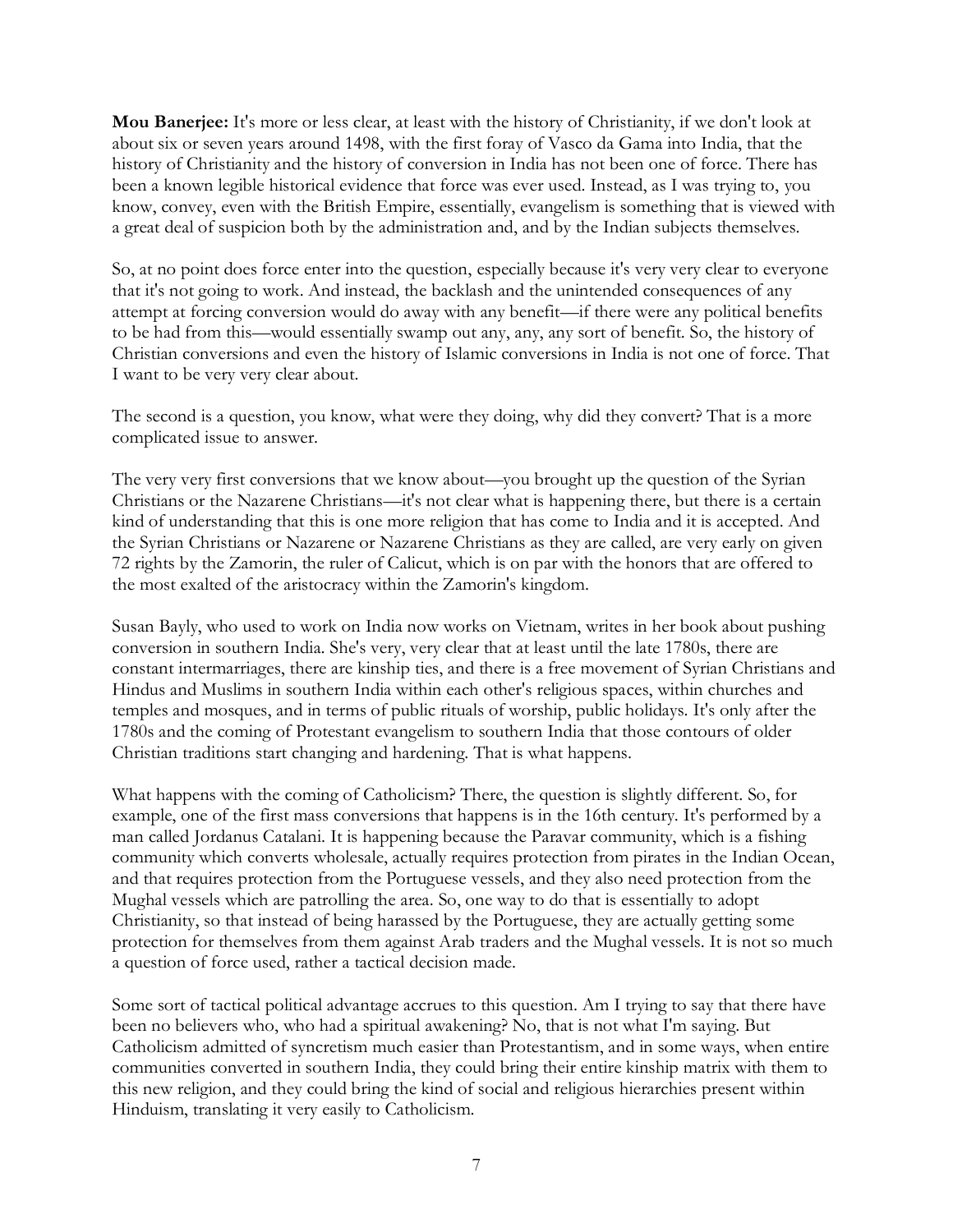So, again, Susan Bayly and Geoffrey Oddie, Kawashima, many other researchers in southern India have made this point. In southern Indian churches, in buildings, you would have Brahmins, converted Brahmins, sitting at the very front of the church, and Shudras at the very back of the church and only standing. So, there is a kind of co-option of particular kinds of religious hierarchies, caste-based hierarchies within this new religion itself.

What else happens? With the coming of Protestantism, with the spread of the British East India Company, and with the spread of certain kinds of ideals about enlightenment governance even within princely kingdoms, there is an idea of upward social mobility that comes in.

From 1864, which is the unofficial beginning of census-taking in India—and it's official in 1872 from that period onwards, more and more, the census questions asked people to identify themselves in terms of a singular religious identity. What many of the groups want—especially those identifying as "untouchables" or Shudras or Dalits, as we would call them—want a particular kind of social mobility, upward mobility. And the only way they think they can get it is by converting so that they have extra maneuverability within some of the protections that they think might come to them from a government which at least had evangelically minded that officers and its employ, even if it officially did not want to do anything with religion.

So, there are a huge variety of complicated reasons as to why conversion to Christianity happens everywhere in India. In Bengal, again, numbers are very very low. Upper caste, elite conversions are in single, and then later, double digit numbers. In the, in the censuses that I see from the early 20th century, for every million Hindu inhabitants, million Muslim inhabitants there are only about 10,000 Christians, and that number grows very very slowly.

So, in India, it has remained stable between 1.5 to 2% of the population over the last 200 years. At the present moment that's about 30 million people but given that India's population is slowly reaching 1.3 billion, that is not too large a number, anyway.

So, numbers don't rise. It's not forced. There are complicated reasons, political, spiritual, personal. It is not possible to pigeonhole the history of Christianity in India within any neat box at any moment in its recorded history.

**Mitra Sharafi:** Let me ask you a bigger question that's gonna sort of take us to more of a global scale, let's say, about history of missionaries because missionaries can be a very polarizing topic, and often a person's kind of associations with missionaries and missionary history reflects their own religious affiliations and commitments.

So, let me just ask you about a divide that I often encounter in North America, at least. On one hand, there are people who associate missionary activity with, to be honest cultural arrogance and disruption.

I grew up in a small town in British Columbia in western Canada. And where I grew up there had been these residential schools for indigenous or First Nations people in the late 19th and early 20th century and those schools were run by missionaries. And just in the last decade or so, Canada has had a Truth and Reconciliation Commission and process, and they produced this multivolume report written by a lot of historians who use the term "cultural genocide" to describe the effect of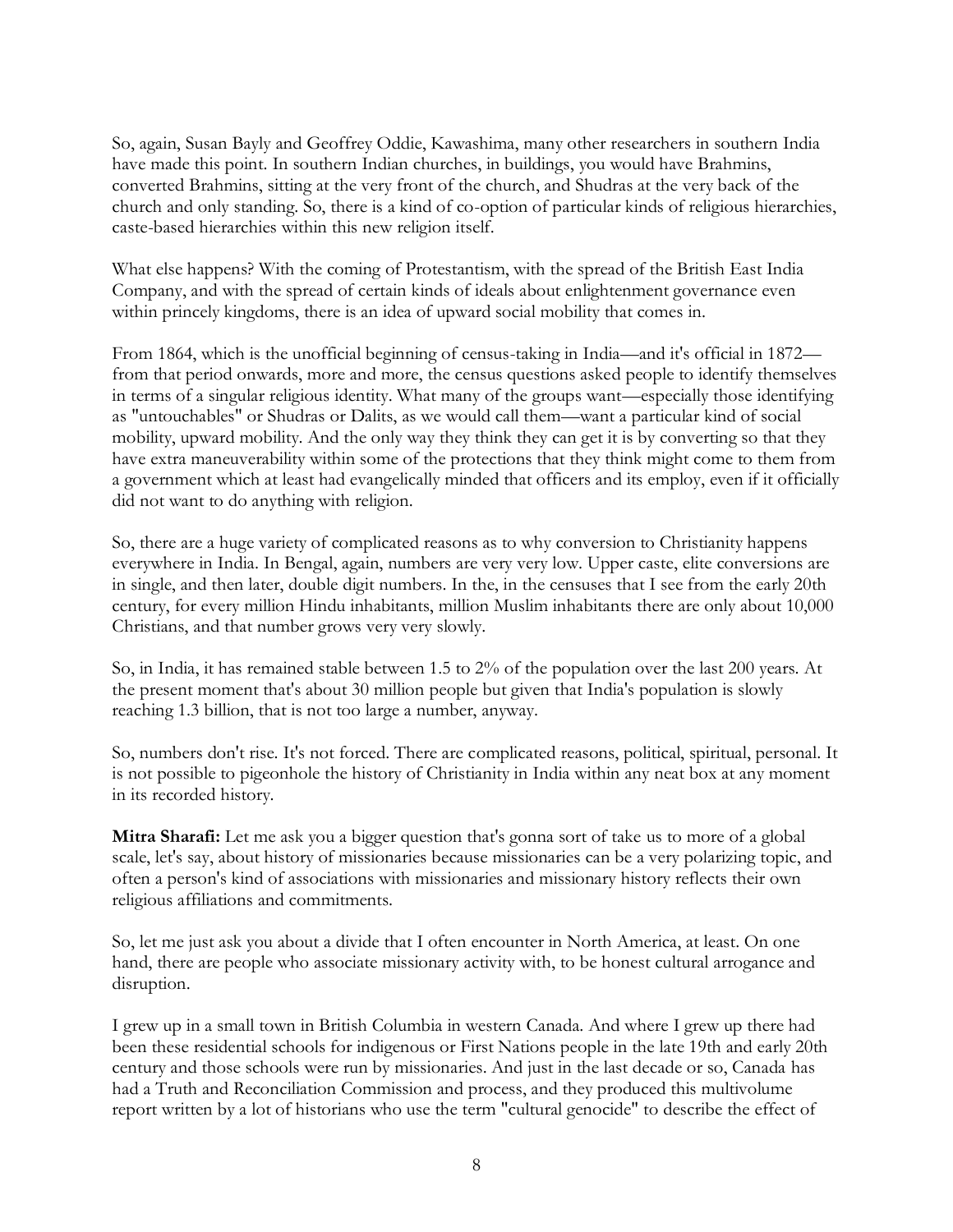the residential schools on indigenous peoples. And they're talking about things like language bans, the forced cutting of children's hair, physical, psychological and even sexual abuse that we know happened. And this is a story that you see in Canada and you also see it in the U.S. The U.S. has its own residential school kind of counterpart. So, on the one hand, you might encounter people with those kinds of associations when you talk about the history of missionaries.

On the other hand, you meet other people who associate missionaries with things like rise in material standards of living, perhaps with better medical care, even sometimes with a kind of equal rights consciousness. And so, they might be thinking of situations where converts were impoverished before a conversion, or where the missionaries follow this medical missionary model in India. People on this side of the debate, you could say, might note that missionaries sometimes defended the interests of converts against the economic exploitation of European traders, right, people in the East India Company for instance.

So, I guess my question for you is, what do you say when people come to you with very, very different ideas about missionaries, and the effects that they had historically? What do you have to say to these two polar opposites on the spectrum?

**Mou Banerjee:** I think Mithra, the answer is, it's complicated.

Both of these points of view have logical reasons behind the kinds of positions. They are taken by people who have experienced colonialism and Christian conversions, Christian evangelism in very very different ways. And again, both are, I think, true to a very large extent. It's not an either-or situation.

Just as I was talking to you, you know, I suddenly remembered in very late 2019, there was this case of a young man, American young man called John Chau, who tried to take a boat and go up to one of the conserved, off-limits islands in the Andaman and Nicobar Islands in India, with the view that he was going to convert the indigenous population there. He was shot out with the arrows and unfortunately killed.

**Mitra Sharafi:** Yeah, I still remember that case.

**Mou Banerjee:** Yes. And, you know, there was, there were two ways in which this event was perceived.

One was, of course you know, it was like, what was he doing, he was going against the laws of the Indian government. He did not listen to the, to the indigenous peoples when they tried to warn him off multiple times. He spent one entire night in a boat when he couldn't land and tried it again the next morning when he was killed.

And the second was from the perspective of those who were horrified by the potential of this man going into this region, coming in contact with people who have had no contact with the outside world in many years, and thereby just essentially decimating them by getting them into contact with new kinds of illnesses which would just essentially burn through a population which has no immunity.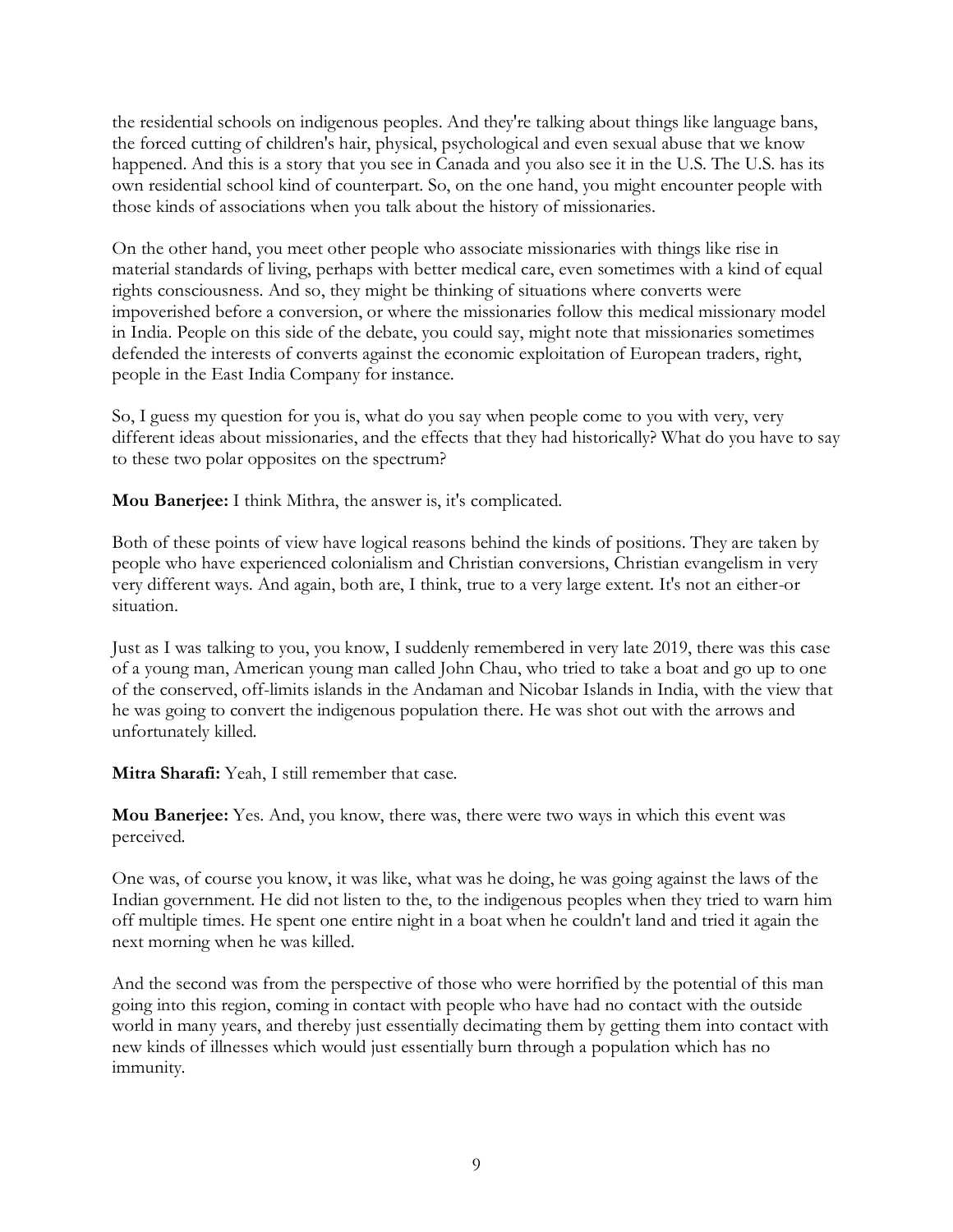And in some ways, it was fascinating because it encapsulates a very, very 21st-century phenomena, the kind of debates that were going on around. It kind of encapsulates a number of arguments that we have seen carry on from, like, the last 500 years beginning with the Spanish invasion in South America to the present day in, in colonial India and then in Canada and Australia, for that matter.

It is true that in some places, Christian converts undertook conversion because they thought they might have protection. And this is the case I have seen in some of my own research as well. How much it actually, this belief was actually upheld in the actual world is up to some debate. It is equally true that some of the tactics undertaken by missionaries, for example, led to complete, as you said, genocide. There is no way to like, beat around the bush and say that was not the case. That *was* the case. That has historically been proven to be the case.

But there is another function that missionaries carry out which, again, is targeted in the present in India by right-wing Hindu groups, for example, and that is the question of medical missions. So, I come from a very small town in West Bengal, and the world's second largest leprosy hospital used to be in that, you know, out of the way place, at least under the first decade of the 21st century. The largest was in, in Australia. And you might ask, why did that happen? Who knows about Purulia? No one does. It happened because there were German Lutheran missions coming in, and American missions coming in with a medical objective, and they were providing indispensable services to indigenous people, impoverished people in areas where government institutions were actually not making too much of a difference. And we cannot discount that some of the impulses towards conversion might have come out of this kind of really beneficial outreach.

We know for a fact that a number of indigenous and tribal revolutions that take place in India in the last decade of the 19th and the first decade of the 20th century, again in and around where I was born, essentially comes out of indigenous populations who go to these missionary schools and suddenly start arguing back against landholders, Hindu landholders, and against the British government, demanding the right of the forest land for themselves because there is an understanding and the perception of their own rights, which they hadn't had before.

So, as I said, both of these issues are entwined together, that coming to, you know, an understanding of both of these positions is important. Because, as I said, Christian missionary entanglement in colonial perspectives is a deeply, deeply complicated affair.

**Mitra Sharafi:** Thank you. Let me let me ask you another big kind of global question and that is just how the story of missionaries in South Asia, how that story looks different when you look at missionaries in other parts of the world, like, you know, missionaries, Christian missionaries in Africa or in Latin America. This is a very obviously very big broad brushstroke kind of question, but how would you characterize the key differences?

**Mou Banerjee:** I think there are two component parts to this. And one is of course that there is already a very well-established and long tradition of Christianity present in India, even by the time that the Portuguese and the Padroado managed to make their landfall in India. Vasco da Gama and, and his followers, essentially the 18 missionaries come with him, are completely taken aback when they encounter the Syrian Christians in the southern, southwestern coast of India because this is unprecedented.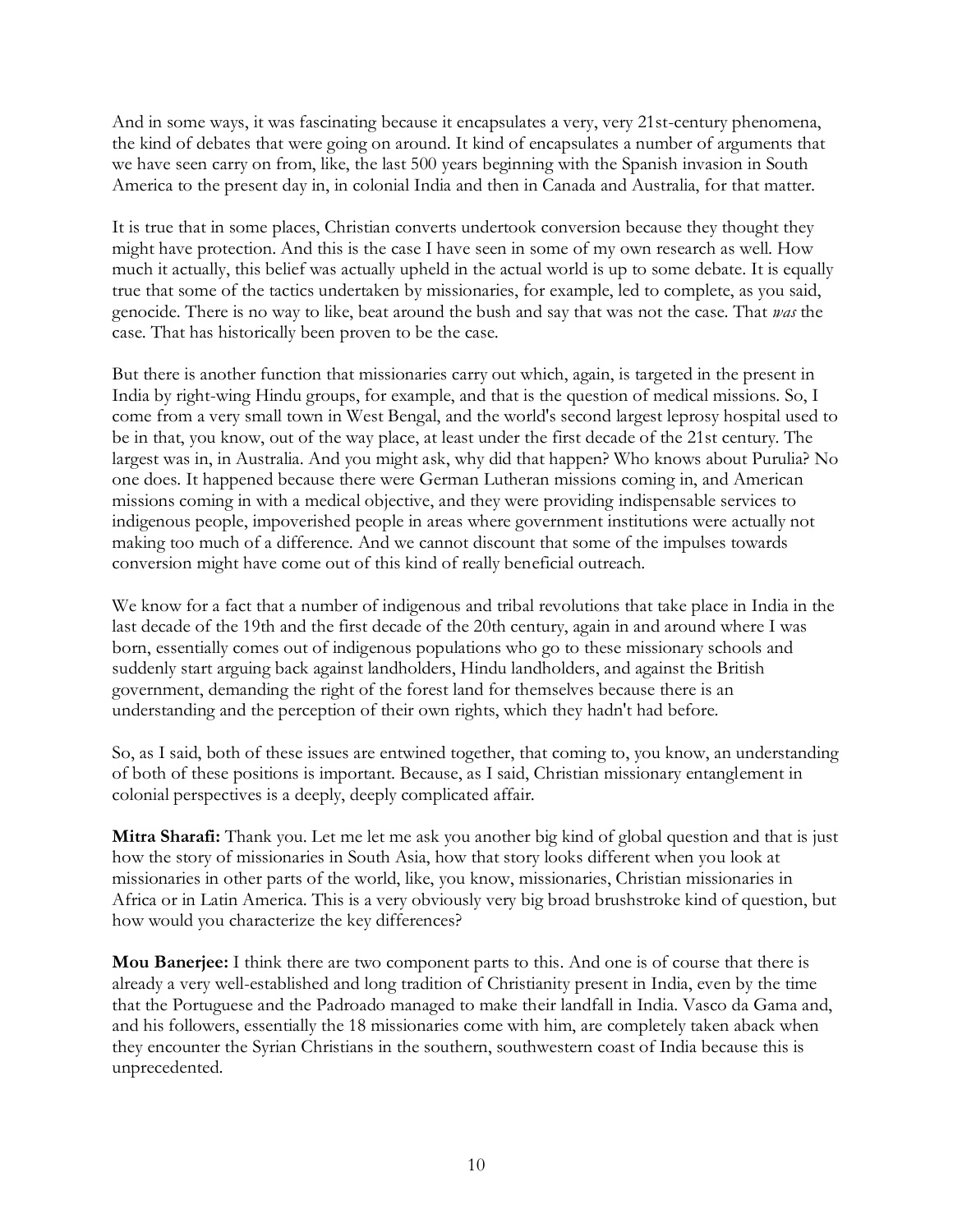The second issue of course, with first, you know, the Portuguese empire and then the Mughals, and then with the British, is that the relationship between the colonial mission and the evangelical Christian mission never quite line up in the same way as they do elsewhere in the world. There is always a certain conflict of interests and there is a certain kind of essential tension in the way in which relationships formed within the Indian subcontinent. So, whether it is a princely kingdom, whether it is that southernmost part of India where Catholicism has a long footprint, or whether it is in Bengal or in Punjab where Protestant Christianity comes pretty, pretty late in the game only with the late 18th and the 19th century, everywhere there are established institutions, established cultural and religious roles and established political entanglements between Indians and missionaries, and Indians and the ruler in that place, which complicates the ways in which evangelism occurs within India.

The third thing to remember here is for a very long time, this kind of balance of missionaries acting as middlemen for colonial enterprises is not true for India. In India it is Indians, usually from upper caste Hindu families or aristocratic Muslim gentry families, who provide that service class. It is not missionaries who provide that service class for the colonial rulers. And as a result, it is in the interests of the colonial rulers to look after any sort of religious grievance that these middling classes, middlemen might have.

And again, in the Indian case for example, one of those create examples of a go-between between the British government and the Indian peoples, Sir Sayyid Ahmed Khan, when he writes his "Reasons for the Revolt of 1857," he very clearly says that evangelism was unchecked, and as a result Indians were very very suspicious of the British government. And that loss of trust had essentially decimated information networks, which is why the British government was so taken aback when revolutions sprung up in central and northern India. As soon as the transfer of power happens from the East India Company to the Crown, the proclamation of Queen Victoria says the religious rights of Indian subjects is not going to be disaffected.

So, there is always that tension. It's never a clear-cut mapping on the way in which it is in many other places. And I think that is what makes the Indian case such an extraordinary microcosm in and of itself of evangelism and colonialism and how they are coeval, but they are not congruent.

**Mitra Sharafi:** I think a lot of people are surprised to learn that about the history of India during the colonial era. There's kind of an assumption that all of the Europeans would be working tightly together but it's really much more complicated than that. I agree with you. It's a very interesting aspect of South Asian history.

We're almost out of time here but I thought, for our final end point here, let me just ask you if you have a key takeaway about missionary history for our current moment.

**Mou Banerjee:** I think, I mean, you know, a key takeaway for missionary history is to remember that the history of Christianity in India is as old as Christianity. It's, it's not a religion that comes with conquerors, it's not a religion that comes suddenly only in the 18th century. It is a part and parcel of Indian culture.

What happens also in the 19th and 20th century is that side by side with the medical mission, there's a pedagogical mission, meaning the East India Company and then the Crown essentially finds it's cheaper to give over the task of educating young Indian men—and later on women—to missionary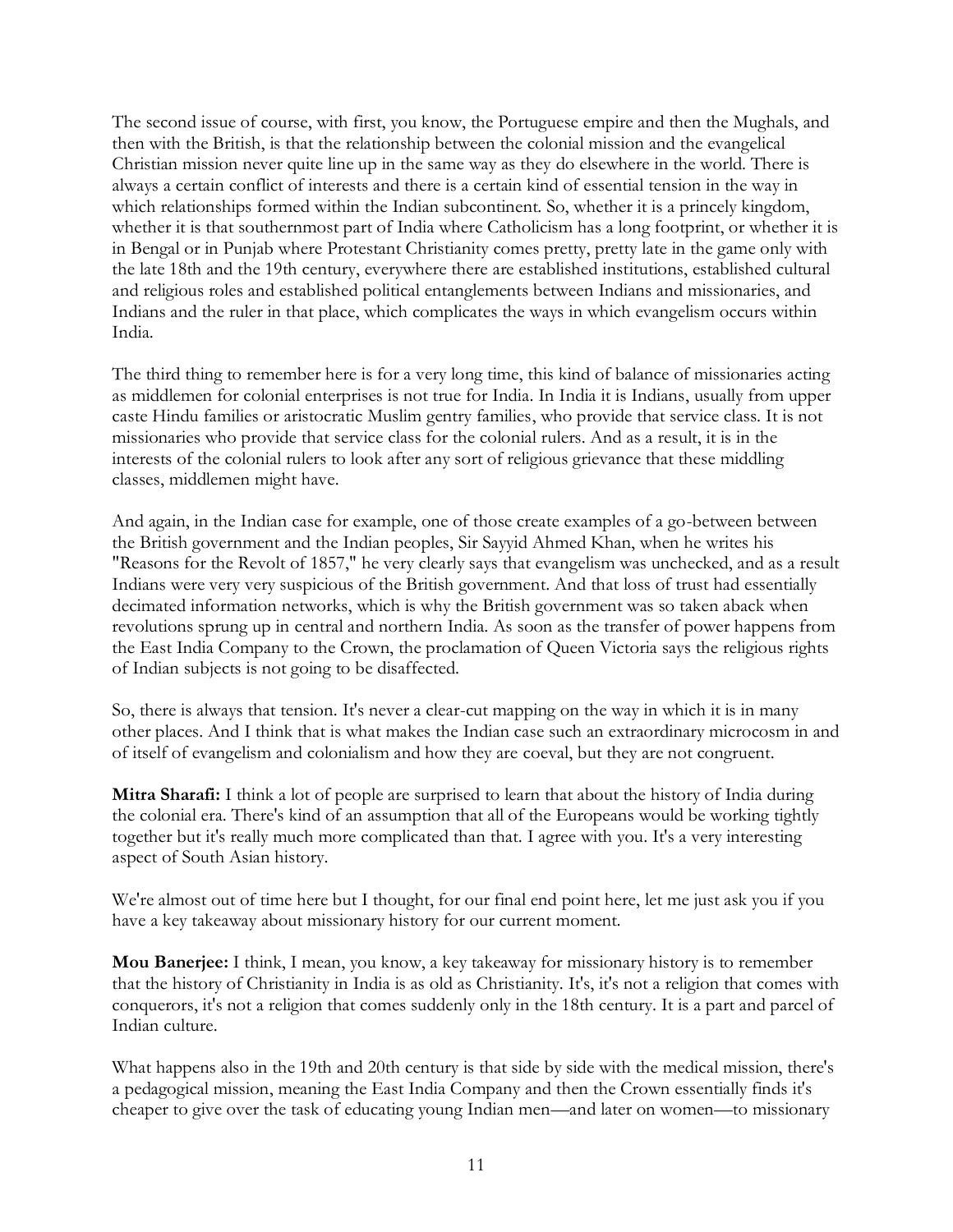institutions than to than to, you know, provide money for education through the government itself, which means a lot of Indians grow up learning English and learning about, you know, best in modes and manners if you will, only through missionary presenters.

And there is a long history of peaceful coexistence and a kind of fascination, an ethical fascination if you will, with the precepts of Christianity, which I think tend to be essentially washed out when we only have the perspective of conversion in mind, if you only have the perspective of this kind of terrible communal violence in mind or that really pernicious rhetoric about, about, you know distrust and insincere conversions based on material benefits.

I think that is not only as old as, you know, the 19th century. Many people who are interested in the Mughals for example, are often surprised to hear that Akbar's second son Daniyal was born from a Christian mother and that, you know, Akbar himself had very open conversations with Jesuits to begin with, and that he allowed particular forms of rhetoric around, around Christianity to actually find open argumentation in his court.

So, there is a very long history of this peaceful side-by-side existence and many of the indigenous churches, especially where I am from, you will often find the figure of Mary, she's wearing saris, you know, a very indigenized version. That are paintings and jewelry [indistinct] comes to mind, for example, from Goa, where the story of the Bible has been completely indigenized. Joseph, Mary and Jesus are in Indian garb. In Calcutta, Jamini Roy, who is often called India's Picasso, one of the great modern painters, has this entire series which is based on indigenous local folk motifs, but telling the story of the Bible including the flight to Egypt.

So, there are these other histories. There are these other kinds of peaceful coexistence. There are entire generations, for generations before my generation, who were educated at missionary institutions and remain just as patriotic and just as invested in Indian nationalism and Indian development, and at the same time just as fascinated with different religions and different, you know, multiple identities.

And we should not forget them when we are thinking about Christianity in India today at this particular crucial and deeply sad moment when it seems like Indians can only have one identity and can only exist within certain defined parameters of what it means to be a good citizen.

**Mitra Sharafi:** So, even if the number of people who have actually converted to Christianity, let's say, you know, today in India is really relatively small, the influence, the impact, the story of education and print culture in India is— and Christianity is, is a much bigger story, and with very long history, so we should sort of broaden our field of vision, broaden the time period perhaps that we look at and keep in mind just how complex and rich that history is.

I think that's a good place to end our conversation today.

**Mou Banerjee:** I could not have said it better. Absolutely.

**Mitra Sharafi:** Thank you so much, Mou. This was a real pleasure.

**Mou Banerjee:** Thank you so much, Mitra, for your absolutely wonderful questions.